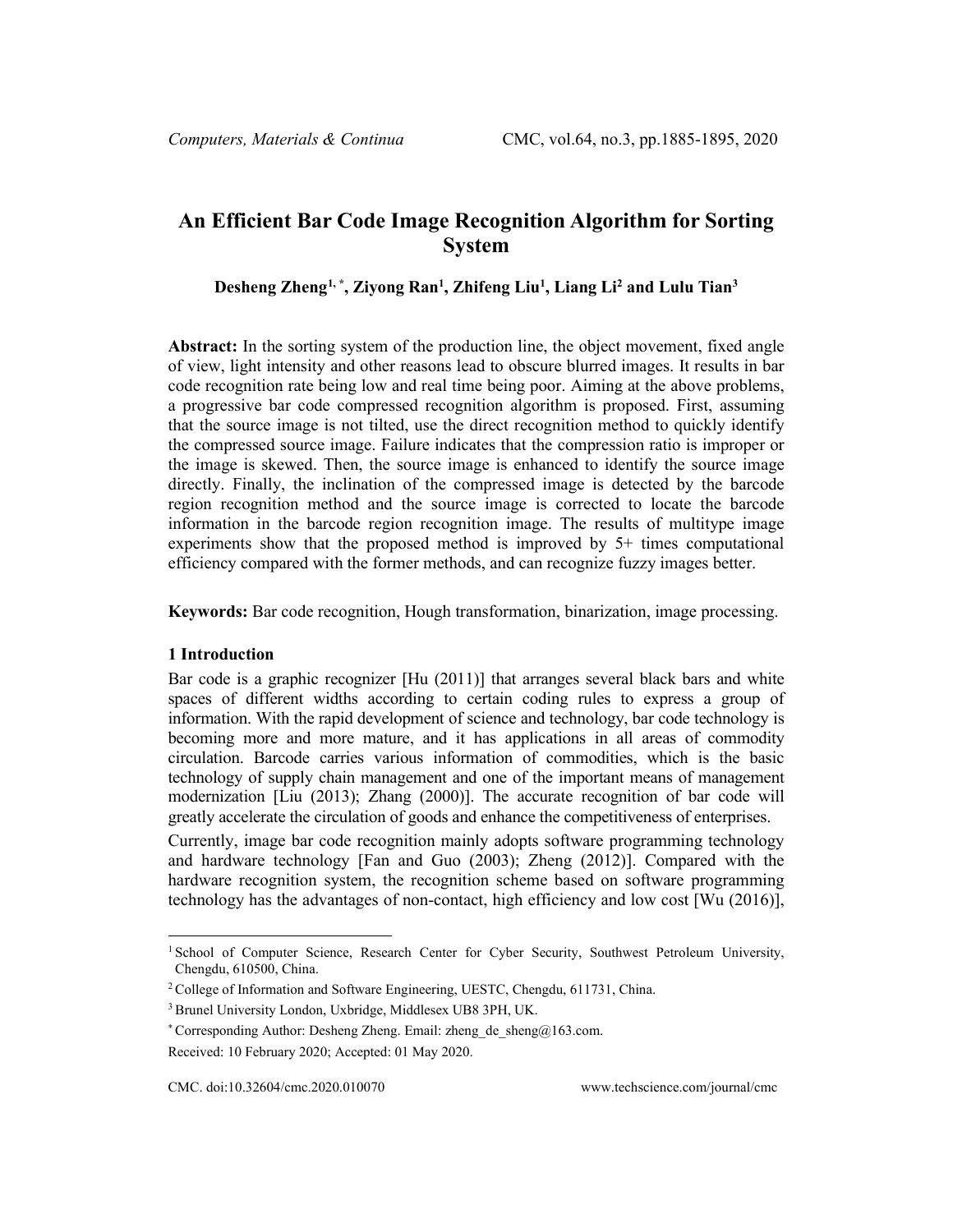with greater development potential. There are two main ways of working: recognition using coding principles and the toolkits. The toolkit mainly includes ZBar [Brown (2011)] and ZXing [Srowen (2019)], both of which can be used for bar codes in various formats, and ZBar was based on C language, decoding high efficiency. There are mainly two algorithms: direct recognition method [Xie (2008)] and bar code region recognition method [Shao, Yao and Hu (2007)] for bar code recognition. The direct recognition method is simple, but the recognition rate is low and it is not suitable for slanting image while the bar code region recognition method is relatively high, but the calculation is large and the recognition process is time-consuming [Lambing and Berry (2006)].

In order to solve the above problems, a new bar code recognition process is proposed: 1) image blurring: object motion and light intensity may cause blurring in the captured image, which may affect the positioning and segmentation of bar code in the image. Image enhancement should be carried out before recognition; 2) image tilt: generally speaking, the shooting Angle is fixed, and the image is inclined to a certain extent, which should be corrected before recognition; 3) recognition time: high-precision images increase the computational load, resulting in a longer recognition process.

## **2 Related work**

According to the research findings in recent years, many scholars have conducted fruitful research on the application of image processing method to recognize bar codes, and achieved great results. The focus of the study is to solve the common problems in the process of image bar code recognition. For example, low resolution and a lot of noise due to insufficient light; Angle tilt and nonrigid deformation result in the change of width of the same bar code unit; Device jitter caused image bar code fuzzy.

Youssef et al. [Youssef and Salem (2007)] proposed an intelligent barcode detection and recognition system based on fast hierarchical Hough transformation. The back propagation neural network (BPNN) is selected as a powerful tool to perform the recognition process. DCGAN is used to generate sample that is difficult to collect and proposed an efficient design method of generating model. Fang et al. [Fang, Zhang, Sheng et al. (2018)] combine DCGAN with CNN for the second time. Use DCGAN to generate samples and training in image recognition model, which based by CNN. This method can enhance the classification model and effectively improve the accuracy of image recognition. Liu et al. [Liu, Yang and Liu (2008)] described an image processing system based on movement, which can binarized, locate, segment and decode the two-dimensional code.

Fan et al. [Fan, Jiang and Liu (2008)] proposed a bar code positioning method based on gradient and morphological mathematics, which could accurately detect bar codes from complex backgrounds. Zhang et al. [Zhang, Yin, Yang et al. (2017)] presented a blind detection approach for seam carved image with low scaling ratio (LSR). Wang et al. [Wang, Jiang, Luo et al. (2019)] proposed a novel deep residual dense network, which not only ensure good training stability and successfully converge but also has less computing cost and higher reconstruction efficiency. In Dense-MobileNet models, convolution layers with the same size of input feature maps in MobileNet models are taken as dense blocks, and dense connections are carried out within the dense blocks [Wang, Li, Zou et al. (2020)]. Rocholl et al. [Rocholl, Klenk and Heidemann (2010)]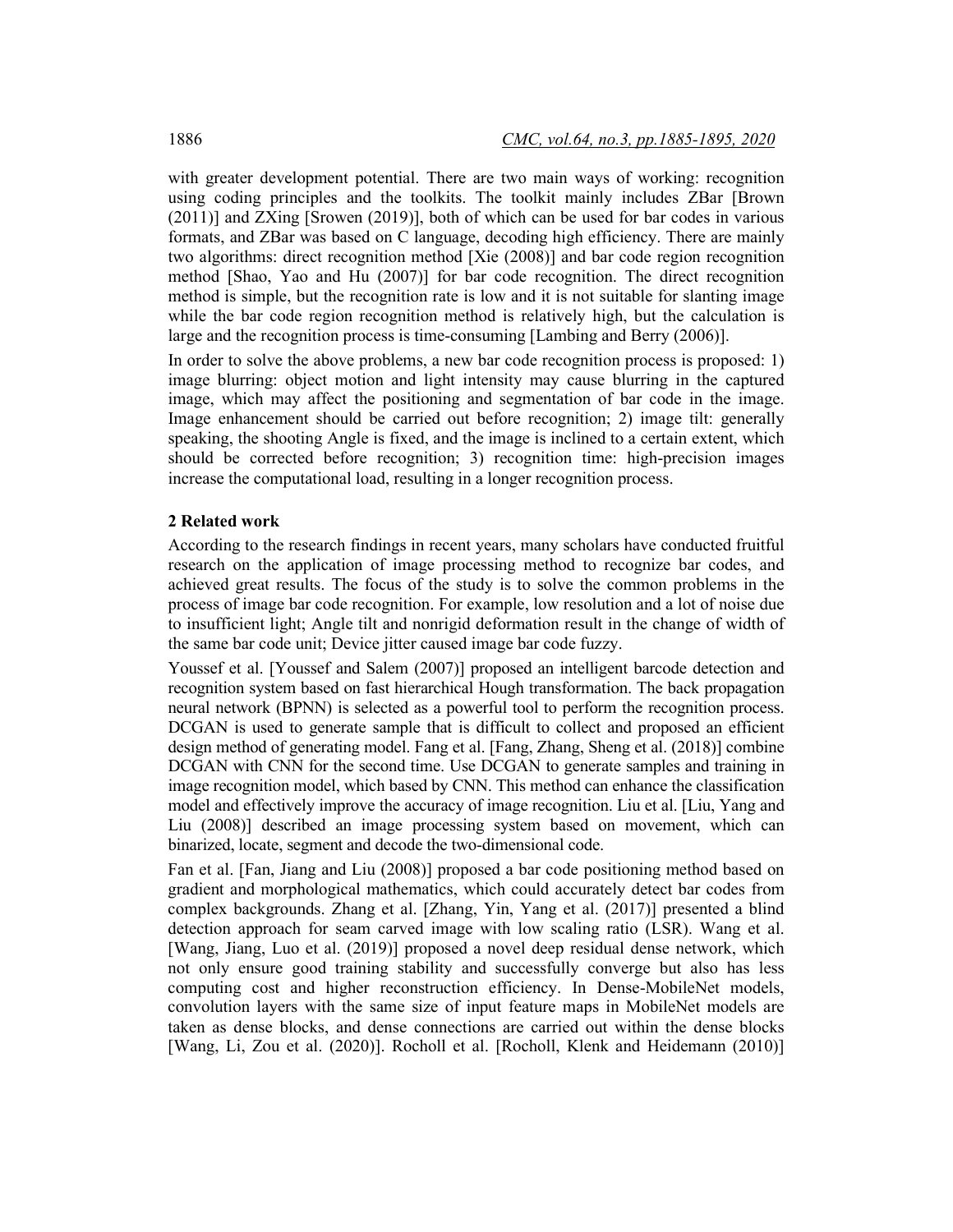introduced a new method for decoding linear barcodes from blurred camera images. Wu et al. [Wu, Liu and Lou (2019)] proposed a new method called soft SPM (sSPM) to reduce feature ambiguity. Zhang et al. [Zhang, Wang, Han et al. (2006)] proposed a real time barcode positioning method through joint analysis of texture and shape. Fang et al. [Fang, Wu, Luo et al. (2006)] proposed a fast and robust noise code 39 barcode recognition method. Based on the characteristics of PDF417 barcode image, two methods are proposed to improve the recognition ability of barcode and reduce the bit error rate [Zhang, Bao and Pu (2012)].

Zhang et al. [Zhang, Ma and Mao (2011)] analyzed the structure of 2d barcode and its development status at home and abroad. A two-dimensional barcode recognition system based on image processing is proposed. Fang et al. [Fang, Chang, Chu et al. (2012)] proposed a new method of using digital cameras to recognize bar codes, in which both the "bar code" and "code" parts are recognizable. It is integrated with the database to further improve the recognition rate. Nejad et al. [Nejad and Shir (2019)] proposed a new learning approach based on the Salp Swarm Algorithm and implemented and evaluated it on learning algorithm Decision Tree, K-Nearest Neighbors and Naive Bayes. Han et al. [Han, Teng, Yang et al. (2010)] proposed a new 2d barcode image binarization method. Kim et al. [Kim and Lee (2016)] proposed a new segmentation and normalization method to improve its recognition rate and accuracy. Xia et al. [Xia and Ding (2010)] introduced a bar code image acquisition system based on contact image sensor to realize dynamic adjustable image resolution.

Liu et al. [Liu and Yang (2003)] proposed a two-dimensional barcode recognition algorithm based on Fourier transform. Liu et al. [Liu and Yang (2004)] published peak detection methods for dealing with severe noise. Li et al. [Li, Zhu, Zhu et al. (2019)] adopted machine learning method to train for the construction of a bridge between the Rényi discord and the geometric discord. Wachenfeld et al. [Wachenfeld, Terlunen and Jiang (2008)] proposed an algorithm that USES camera phones to recognize onedimensional bar codes. Gallo et al. [Gallo and Manduchi (2009)] proposed a new bar code reading method, which does not need to binarization the image and USES a deformable bar code digital model in the maximum likelihood setting. Yahyanejad et al. [Yahyanejad and Ström (2010)] designed a blind deconvolution algorithm to remove translation motion in blurred bar code images.

## **3 Algorithm**

## *3.1 The bar code region location algorithm*

### *3.1.1 Image enhancement*

A large number of experimental results show that the Laplacian operator can process the blurred image well. Laplace operator is a second order differential operator, a continuous binary function  $f(x, y)$ , whose Laplace operation is defined as:

$$
\nabla f = \frac{\partial^2 f}{\partial x^2} + \frac{\partial^2 f}{\partial y^2}
$$
 (1)

For digital images, the Laplace operator can be simplified as follows:

$$
g(i,j) = 5f(i,j) - f(i+1,j) - f(i-1,j) - f(i,j+1) - f(i,j-1)
$$
\n(2)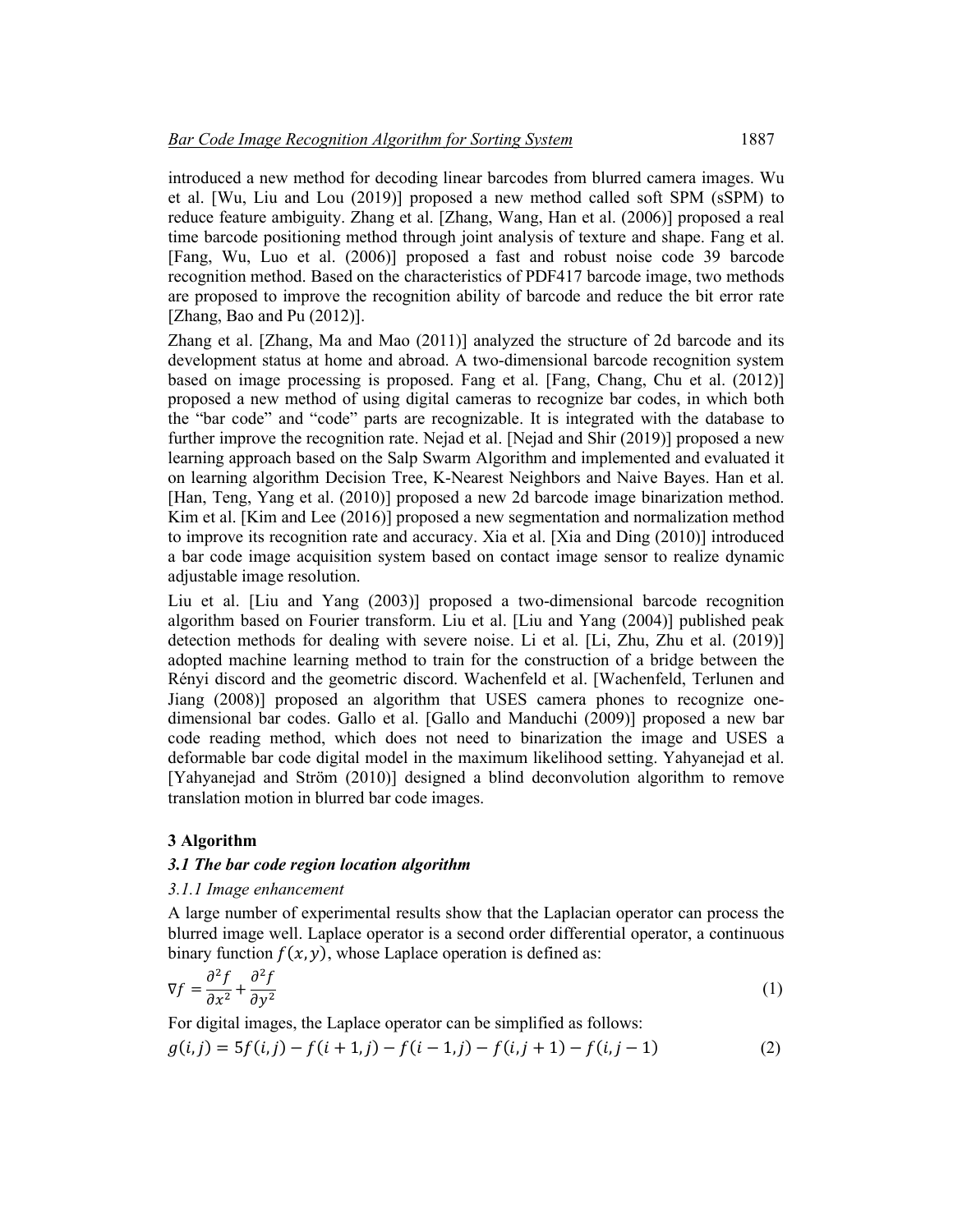The above formula can also be expressed as convolution:

$$
g(i,j) = \sum_{r=-k}^{k} \sum_{s=-l}^{l} f(i-r, j-s)H(r, s)
$$
 (3)

Among them,  $i, j = 0, 1, 2, ..., N - 1$ ;  $k = 1, l = 1$ 

(, ) is as follows:

$$
H = \begin{bmatrix} 0 & -1 & 0 \\ -1 & 5 & -1 \\ 0 & -1 & 0 \end{bmatrix}
$$
 (4)

## *3.1.2 Hough transformation*

Hough transform is one of the basic methods to recognize geometric shapes from images. The curve detection problem in the original image is transformed into the peak value problem in the parameter space. The point-line duality principle is shown in Fig. 1. The standard Hough transformation is shown in Eq. (5), where  $(x, y)$  represents a point in the Cartesian coordinate system,  $(\rho, \theta)$  represents a parameter in the Hough transformation parameter space, and the points of common lines in the image space intersect at a point in the parameter space.

$$
\rho = x\cos\theta + y\sin\theta, \rho \ge 0, 0 \le \theta \le 2\pi
$$
\n<sup>(5)</sup>



**Figure 1:** Point-line duality

## *3.1.3 Tilt correction*

For the tilted image, the source image srcG was first corrected to obtain the target image dstG. The detection of image tilt is the key to correction, and the detection of tilt is realized by Hough transform. The process of correction algorithm is as follows:

**Step 1**: compress the source diagram srcG to get the compressed diagram to reduce the calculation amount;

**Step 2**: extend compressed image srcC for DFT transform optimum size to speed up DFT transformation;

**Step 3**: fuse the real and imaginary mat of a single channel into a multichannel mat to store the transformation results;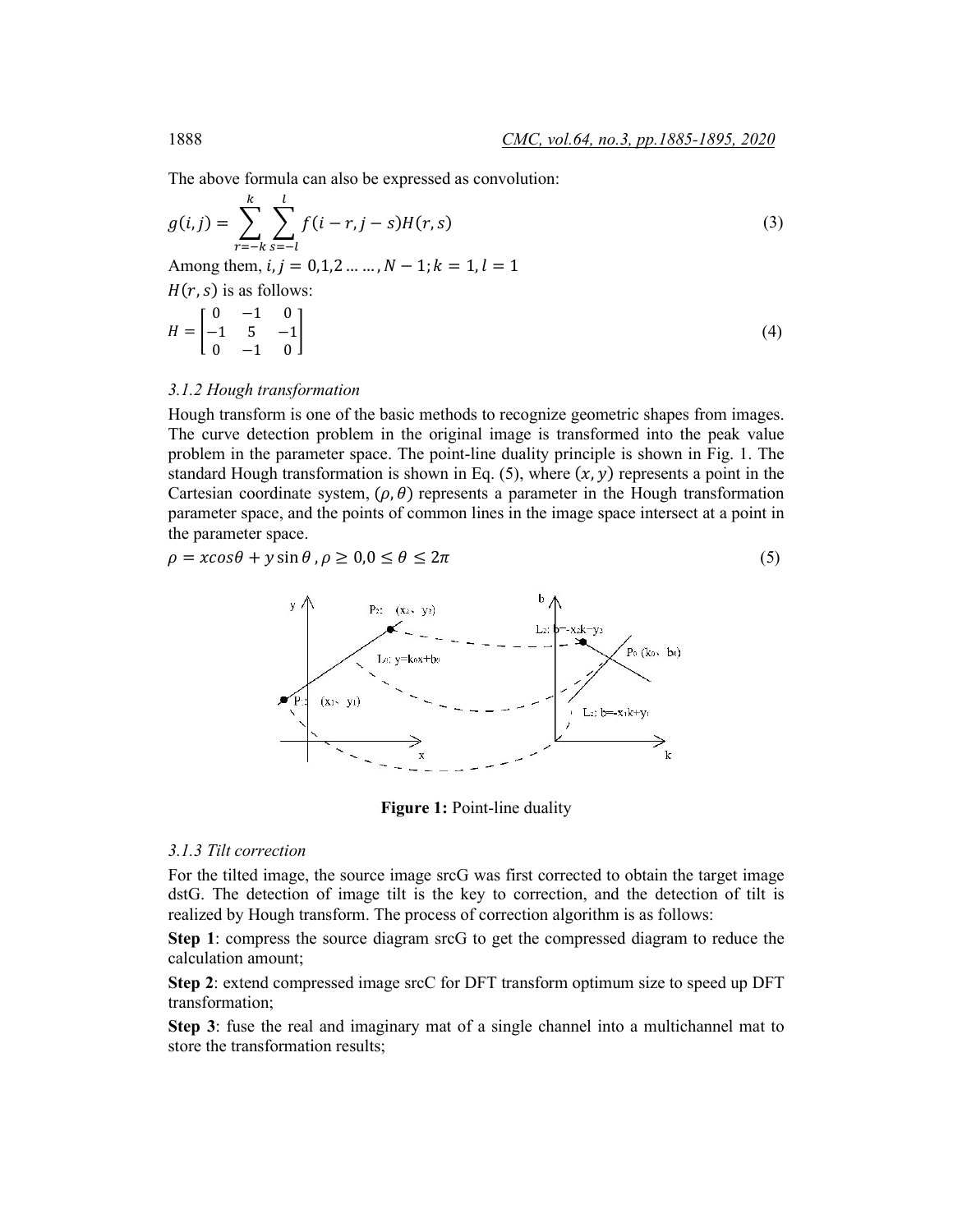**Step 4**: perform DFT transformation and split the result into real part and imaginary part;

**Step 5**: the source graph is binarized and Hough transformation is performed;

**Step 6**: get the tilt Angle correction source map srcG to get the target map dstG.

## *3.1.4 Binarization*

By binary processing of gray image, the contour of the target of interest can be highlighted. In order to obtain the ideal binary image, the improved OTSU algorithm is adopted in this paper. OTSU algorithm is simple and fast, but the background target is not clearly differentiated and the gray level is discontinuous bar code image, the threshold is easy to fall into the local optimal, cannot converge to the global optimal. The improved OTSU calculation method in this paper is as follows: firstly, the optimal threshold of each discontinuous part of the image is calculated, and the maximum inter-class variance is calculated at this time. Then, the local maximum interclass variance is compared, and the threshold corresponding to the largest interclass variance is found, namely the global optimal threshold. The steps of binarization algorithm in this paper are as follows:

**Step 1**: calculate the histogram of the image;

**Step 2**: calculate the grayscale L,  $min(image) < L < max(image)$  with the number of grayscale levels of 0, where  $min(\text{image})$  and  $max(\text{image})$  are the minimum and maximum grayscale values, stored in array  $a[m]$ ;

**Step 3**: initial variable: initial optimal target value  $q = 0$ ; Initial optimal threshold  $T =$  $min(image)$ ;Initial loop variable  $I = min(image)$ ;

**Step 4**: cyclic calculation of target value  $g_0$  and judgment:

$$
If (g_0 > g) \{g = g_0, T = i + 1\} \tag{6}
$$

**Step 5**: store  $q$  in the one-dimensional array  $sum$ ;

**Step 6**: turn to Step 4 when  $i = a[j](j = 1,2,3,..., m)$ ; Stop when  $i \ge a[m]$ ;

**Step 7**: find out the largest term in  $sum$  and calculate the corresponding threshold  $T$ .

After verification,  $T$  is the optimal threshold of the image.

## *3.1.5 Corrosion expansion*

Expanded  $X \oplus B$  is the set of sums of all vectors, the two operands of vector addition come from  $X$  and  $B$  respectively, and take any possible combination.

$$
X \oplus B = \{ p \in \varepsilon^2, p = x + b, x \in X, b \in B \}
$$
\n<sup>(7)</sup>

Corrosion uses vector subtraction on set elements to merge two sets. Corrosion algorithm is the dual operation of expansion algorithm, and the formula is expressed as follows:

$$
X \odot B = \{ p \in \varepsilon^2, p + b \in X, \forall b \in B \}
$$
\n
$$
(8)
$$

The relationship between corrosion and expansion can be described as follows:

$$
(X \odot B)^{C} = X^{C} \oplus B^{T}
$$
\n(9)

where  $B<sup>T</sup>$  is the transpose of B with respect to the reference point. According to this equation, expansion operation can be used to realize corrosion operation.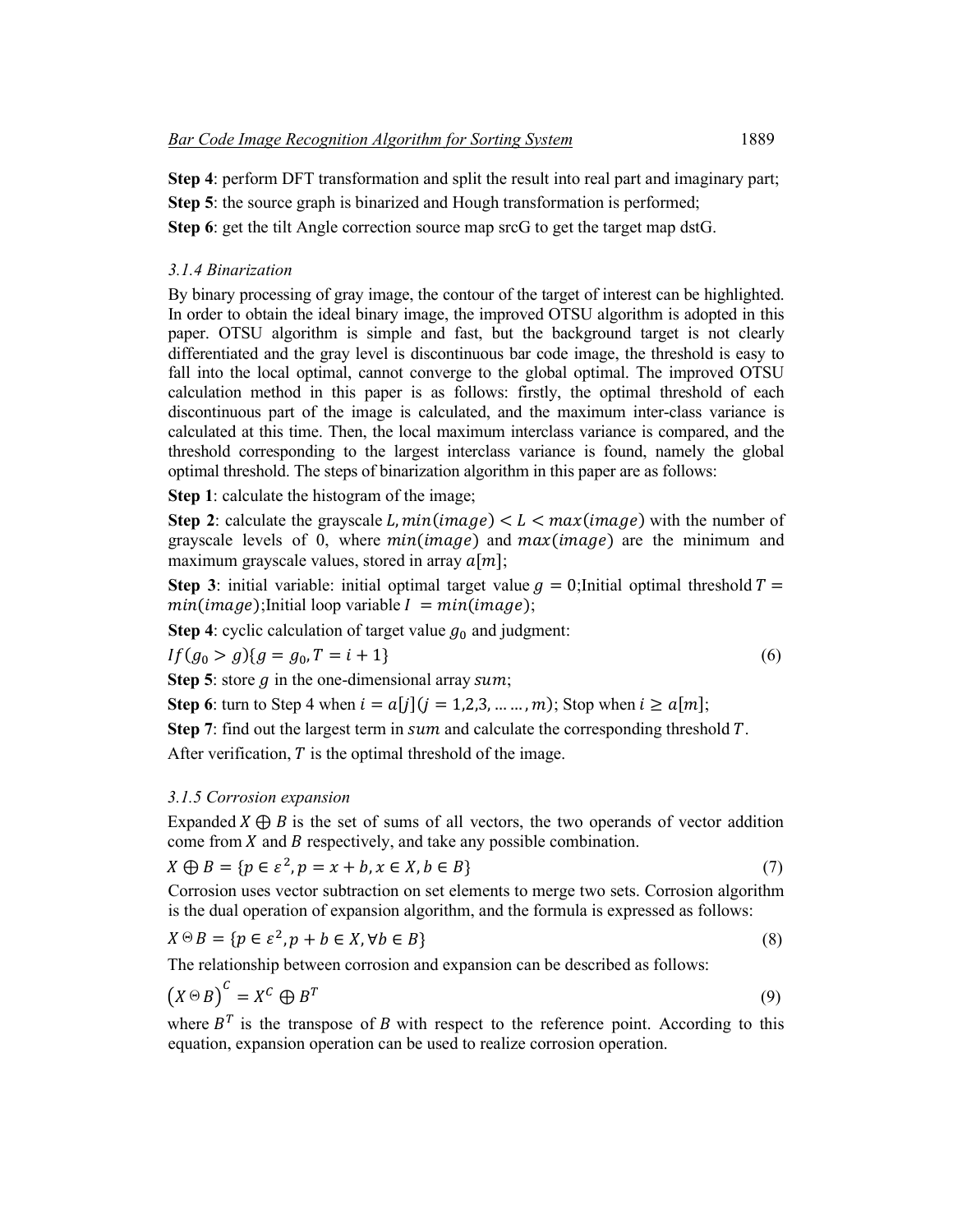# *3.1.6 Location bar code region*

After correction of the original image, it is necessary to locate the rectangular area of the barcode from the target image dstG and identify the rectangular area. In this paper, the identification processing process includes the following steps:

**Step 1**: filtering and noise reduction: Gaussian smoothing filtering is carried out on the target image to suppress the noise that obeys normal distribution;

**Step 2**: horizontal and vertical gradient difference: Sobel operator is used to obtain the gradient difference of gray image;

**Step 3**: mean filtering: eliminate high-frequency noise;

**Step 4**: binarization: binarization is carried out according to the threshold to prepare for the closed operation;

**Step 5**: closed operation: fill the gap of barcode;

**Step 6**: corrosion: remove outliers in the background;

**Step 7**: expansion: fill the gap caused by corrosion;

**Step 8**: regional positioning: locate the rectangular boundary of the barcode region.

The bar code region recognition method has a high recognition rate, but its calculation process is complicated with long lasting time. The algorithm firstly compresses the source image in large proportion, detects the tilt of the thumbnail image and corrects the source image. Then according to the target map positioning rectangular area, using a small proportion of compression diagram to complete the bar code region interception, speed up the operation, shown as Fig. 2.

| <b>Algorithm 1</b> Location bar code area Algorithm   |
|-------------------------------------------------------|
| <b>Input:</b> Gray image, $srcG$ ;                    |
| <b>Output:</b> Bar code information or error message; |
| 1: Compress $srcG$ to get $srcR$ ;                    |
| 2. Test the inclination of $srcG$ ;                   |
| 3: Correct $srcG$ to get $dstG$ ;                     |
| 4: Locate rectangle imagePart in $dstG$ ;             |
| 5: Identify imagePart;                                |
| 6: if Bar code can be identified then                 |
| return Barcode information<br>7:                      |
| $8:$ else                                             |
| return Error message<br>9:                            |
| $10:$ end if                                          |

**Figure 2**: Location bar code region algorithm

# *3.2 The recognition algorithm*

The recognition algorithm in this paper can be divided into the following four Steps: 1) scale down the source image and recognize the thumbnail image according to the algorithm. Recognize success to Step 4, failure to perform Step 2; 2) enhance the source diagram, highlight the details of the source diagram, and recognize the enhancement diagram according to algorithm 1. Go to Step 4 successfully, fail to execute Step 3; 3)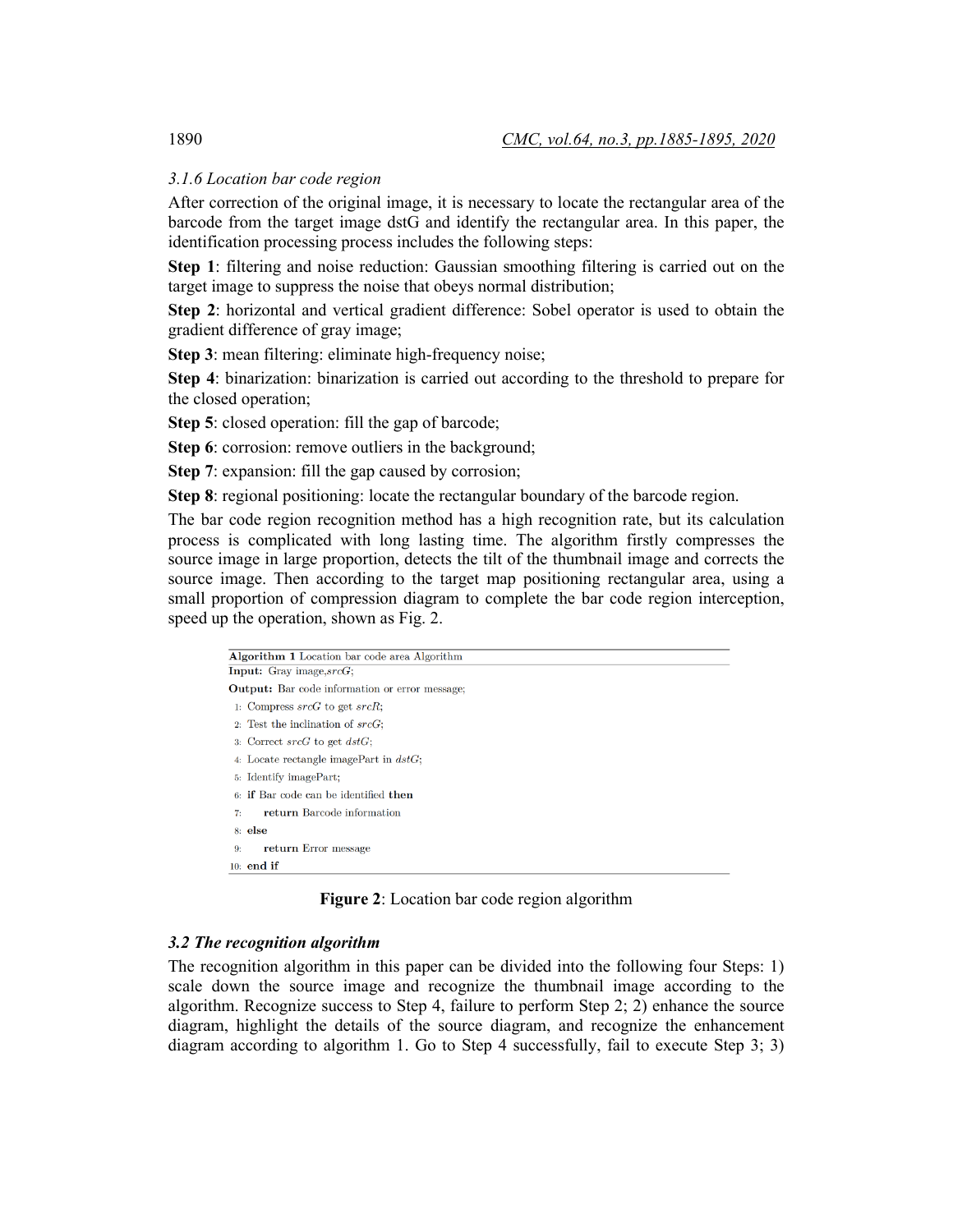compress the original image in a large proportion, detect the tilt Angle of the thumbnail according to algorithm 2, use the tilt Angle correction source image, locate the rectangular area and detect the barcode. Success to Step 4, failure to show error message to Step 4;4) display the recognition information, and the algorithm ends. The recognition algorithm is shown in Fig. 3:

| Algorithm 2 The Recognition Algorithm                   |
|---------------------------------------------------------|
| 1: Grayscale the image:                                 |
| 2. Compress image;                                      |
| 3: Enhance image:                                       |
| 4: if Bar code is recognized then                       |
| return Barcode information<br>5:                        |
| $6:$ else                                               |
| Locate and return the original image to recognize<br>7: |
| if Bar code is recognized then<br>8:                    |
| return Barcode information<br>9:                        |
| else<br>10:                                             |
| return Error message<br>11:                             |

**Figure 3:** The recognition algorithm

# **4 Experiment and result analysis**

In order to test the performance of the improved recognition algorithm after the process, direct recognition method [Xie (2008)], bar code region recognition method [Shao, Yao and Hu (2007)] and this paper recognition method are respectively used to test the public data set and different types of images. The recognition rate and recognition time are analyzed in detail. The paper divides the benchmark into two groups, one is special case group with slope and curve degree images, the other is normal case group. All the images are chosen from Google Image randomly.

# *4.1 Case analysis*

# *4.1.1 The special case*

The paper selects special images into the first group, including tilt, curvature, shadow, occlusion and so on. Among them, Case 1 (code-128.jpg) is a color image with the pixel point of 1920×1280 and the size of 1.07 MB. It has a certain degree of tilt, which needs to be corrected before recognition. Meanwhile, Case 2 (EAN-13-1.png) has shadow on the bar code and Case 3 (UPC-A-3.png) has curvature of the bar code, respectively.

# *4.1.2 The normal case*

The normal images are placed in the second group. All of the images are normal merchandise color images with 600×600 pixel. All they have been chosen from Google Image randomly. Compared with the special case, the normal case's background color is lighter, bar code is relatively clear.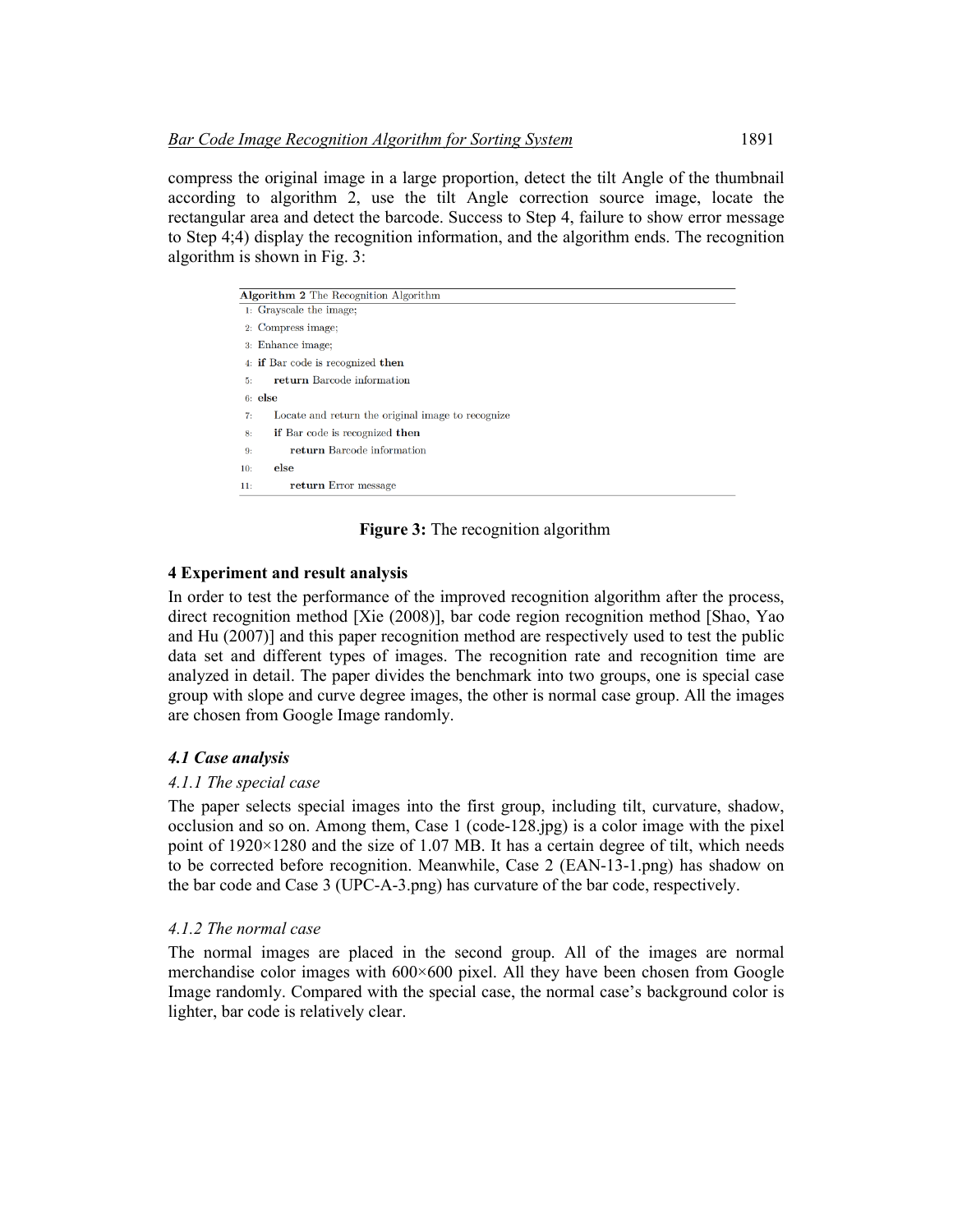## *4.2 Experimental environment*

The operating system used in the experiment is Ubuntu 18.04, CPU is Intel(R) Xeon(R) CPU E5-2609 v4  $@$  1.70 GHz, GPU is Nvidia 1080ti, and matched with 8 GB of memory. While the experiment is going on, the CPU and memory are running at full speed.

# *4.3 Experimental result*

The source image has a large tilt, so the direct identification method cannot identify bar code information from the source image. As the image code-128.jpg contains a large amount of information, the DFT transformation in the correction stage and the filtering, direction gradient, closed operation, corrosion, expansion and other operations in the positioning stage will take a lot of time, and the whole identification process will take a long time. Our method uses compressed image recognition method to make up for the shortcomings of direct identification method and bar code region identification method, and achieves a better identification effect.

## *4.3.1 The special case*

|                                          | Case 1 | Case 2 | Case 3 |  |
|------------------------------------------|--------|--------|--------|--|
| Xie $[Xie (2008)]$                       |        |        |        |  |
| Shao et al. [Shao, Yao<br>and Hu (2007)] | 500    | 530    | 1513   |  |
| Our Algorithm                            | 421    | 436    | 405    |  |

**Table 1:** Algorithm contrast

It can be seen from the Tab. 1 that, in special cases, the direct recognition method [Xie (2008)] cannot make the correct identification, while the area recognition method [Shao, Yao and Hu (2007)] can make the identification, but the identification speed is very slow. Our algorithm improves the speed of identification, the recognition algorithm can keep fast in different situations, especially in the case that the bar code region is curved. The experimental results show that the new algorithm is more efficient than the algorithms in Xie [Xie (2008)] and Shao et al. [Shao, Yao and Hu (2007)].

## *4.3.1 The normal case*



**Figure 4:** Time required for normal cases (ms)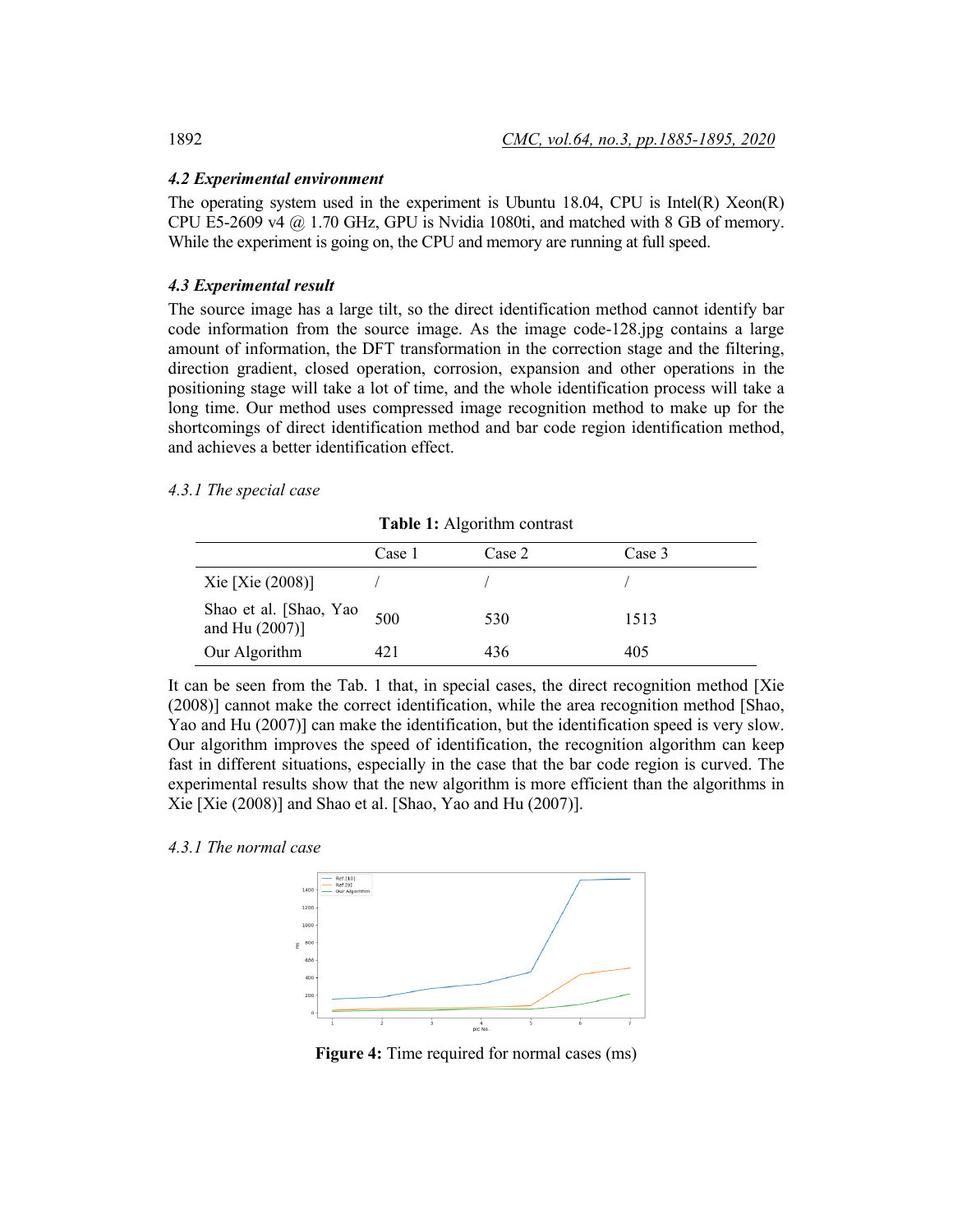In the normal images set, all three algorithms can recognize barcodes, but our algorithm is better and takes less time than the other two. The experimental results show that our method can recognize images and is 5+ times faster than the direct identification method and the bar code region identification method. Two other types of tilted bar code images are selected for the experiment. The test results show that the proposed method is also faster than the other two algorithms in the recognition of tilted bar code images.

## **5 Conclusion**

This paper introduces two common bar code recognition schemes and two methods based on software programming technology. After discussing two bar code recognition algorithms based on Zbar, a progressive bar code compression recognition algorithm is proposed. The experimental results show that the proposed method is superior to the former in speed and rate. Bar code recognition can be completed in a short time to achieve a higher recognition rate based on the same benchmark. By using image processing technology to recognize bar code, the application of bar code is extended to the mobile phone with camera, etc., which still has a good recognition effect for the bar code image with poor quality.

**Funding Statement:** This work was supported by Scientific Research Starting Project of SWPU [Zheng, D., No. 0202002131604]; Major Science and Technology Project of Sichuan Province [Zheng, D., No. 8ZDZX0143]; Ministry of Education Collaborative Education Project of China [Zheng, D., No. 952]; Fundamental Research Project [Zheng, D., Nos. 549, 550].

**Conflicts of Interest:** The authors declare that they have no conflicts of interest to report regarding the present study.

## **References**

**Brown, J.** (2011): *ZBar Bar Code Reader*. http://zbar.sourceforge.net/.

**Fan, Y.; Guo, Y.** (2003): Bar code image processing and identification software development. *Computer Application Research*, vol. 20, no. 2, pp. 86-87.

**Fan, Z. Y.; Jiang, F.; Liu, Z. W.** (2008): Recognition of Pdf417 barcode based on captured images. *Transactions of Beijing Institute of Technology*, vol. 1, no. 12, pp. 1088-1092.

**Fang, J. P.; Chang, Y. L.; Chu, W. C.; Chen, K. W.** (2012): Incomplete barcode reading mechanism with remote database access. *Recent Advances in Computer Science and Information Engineering*, vol. 1, no. 1, pp. 705-710.

**Fang, W.; Zhang, F.; Sheng, V. S.; Ding, Y.** (2018): A method for improving CNNbased image recognition using DCGAN. *Computers, Materials & Continua*, vol. 57, no. 1, pp. 167-178.

**Fang, X.; Wu, F.; Luo, B.; Zhao, H.; Wang, P.** (2006): Automatic recognition of noisy code-39 barcode. *16th International Conference on Artificial Reality and Telexistence-Workshops*, vol. 1, no. 1, pp. 79-82.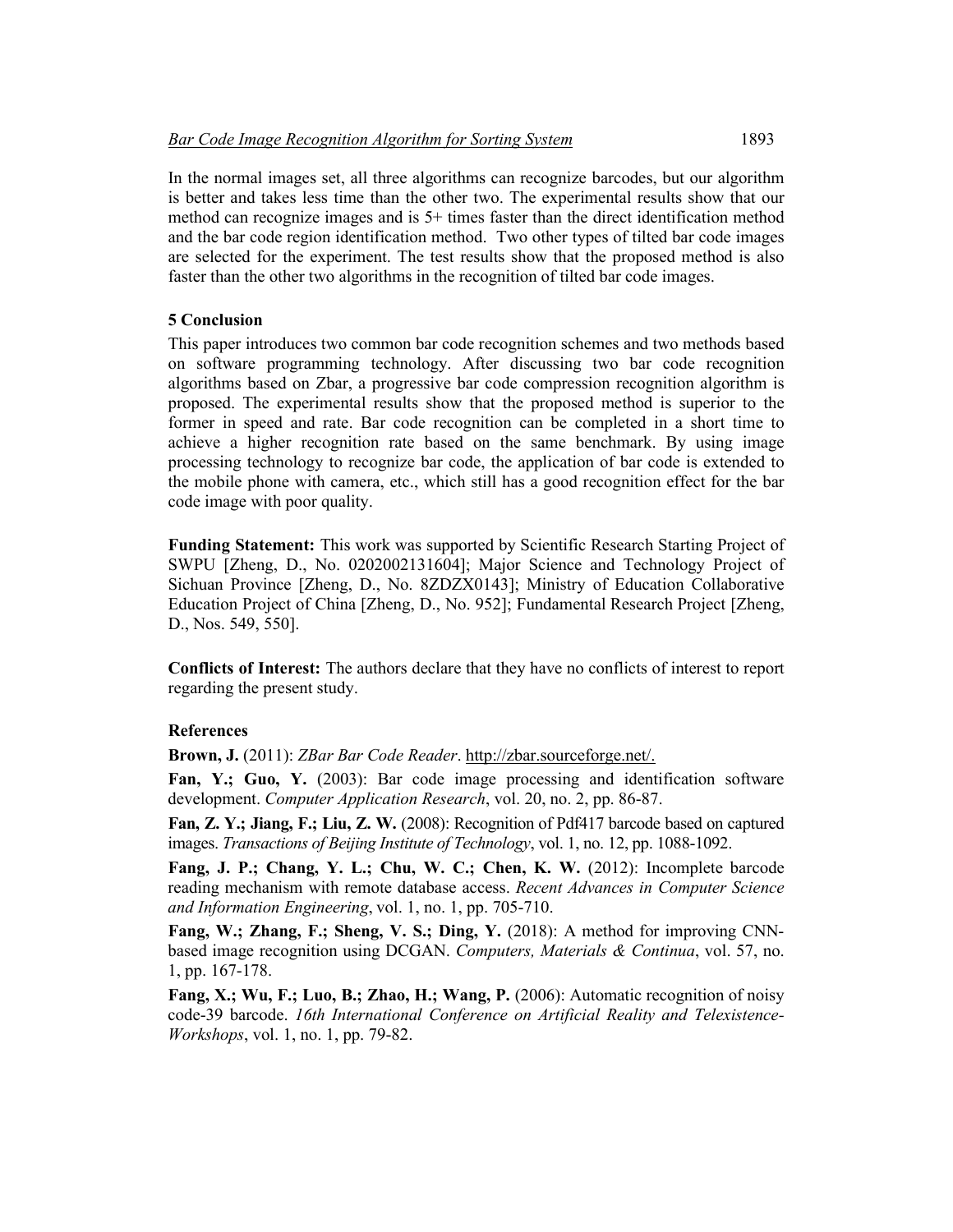**Gallo, O.; Manduchi, R.** (2009): Reading challenging barcodes with cameras. *Workshop on Applications of Computer Vision*, vol. 1, no. 1, pp. 1-6.

**Han, D.; Teng, J.; Yang, Z.; Pang, Y.; Wang, M.** (2010): 2D barcode image binarization based on wavelet analysis and Otsu's method. *International Conference on Computer Application and System Modeling*, vol. 5, no. 1, pp. 5-30.

**Hu, L.** (2011): *Bar Code Image Identification Program Design and Implementation (Master Thesis).* Peking University, China. (in Chinese)

**Kim, Y. J.; Lee, J. Y.** (2016): Algorithm of a perspective transform-based pdf417 barcode recognition. *Wireless Personal Communications*, vol. 89, no. 3, pp. 893-911.

**Lambing, I. G.; Berry, M.** (2006): IR barcode reader. *IEEE Transactions on Information Theory*, vol. 57, no. 3, pp. 1479-1494.

**Li, X. Y.; Zhu, Q. S.; Zhu, M. Z.; Huang, Y. M.; Wu, H. et al.** (2019): Machine learning study of the relationship between the geometric and entropy discord. *EPL (Europhysics Letters)*, vol. 127, no. 2, pp. 20009.

**Liu, N. Z.; Yang, J. Y.** (2003): Recognition of two-dimensional barcode based on fourier transform. *Journal of Image and Graphics*, vol. 8, no. 8, pp. 877-882.

**Liu, N. Z.; Yang, J. Y.** (2004): Recognition of two-dimension barcode based on midpoint detection. *Minimicro Systems-Shenyang*, vol. 25, no. 2, pp. 283-286.

**Liu, Y.** (2013): Application of bar code identification technology in supermarket logistics. *Logistics Technology*, no. 16, pp. 102-106. (in Chinese)

**Liu, Y.; Yang, J.; Liu, M.** (2008): Recognition of QR code with mobile phones. *Chinese Control and Decision Conference*, vol. 1, no. 1, pp. 203-206.

**Nejad, M. B.; Shiri, M. E.** (2019): A new enhanced learning approach to automatic image classification based on Salp Swarm Algorithm. *Computer Systems Science and Engineering*, vol. 34, no. 2, pp. 91-100.

**Rocholl, J. C.; Klenk, S.; Heidemann, G.** (2010): Robust 1d barcode recognition on mobile devices. *20th International Conference on Pattern Recognition*, vol. 1, no. 1, pp. 2712-2715.

**Shao, C.; Yao, N.; Hu, R.** (2007): Research on 2d barcode recognition technology based on Hough transform. *Journal of Changchun Normal University*, vol. 26, no. 8, pp. 94-98. (in Chinese).

**Srowen** (2019)**:** *ZXing ("Zebra Crossing") Barcode Scanning Library for Java, Android*. https://github.com/zxing/zxing.

**Wachenfeld, S.; Terlunen, S.; Jiang, X.** (2008): Robust recognition of 1-d barcodes using camera phones. *19th International Conference on Pattern Recognition*, vol. 1, no. 1, pp. 1-4.

**Wang, W.; Jiang, Y. B.; Luo, Y. H.; Li, J.; Wang, X. et al.** (2019): An advanced deep residual dense network (DRDN) approach for image super-resolution. *International Journal of Computational Intelligence Systems*, vol. 12, no. 2, pp. 1592-1601.